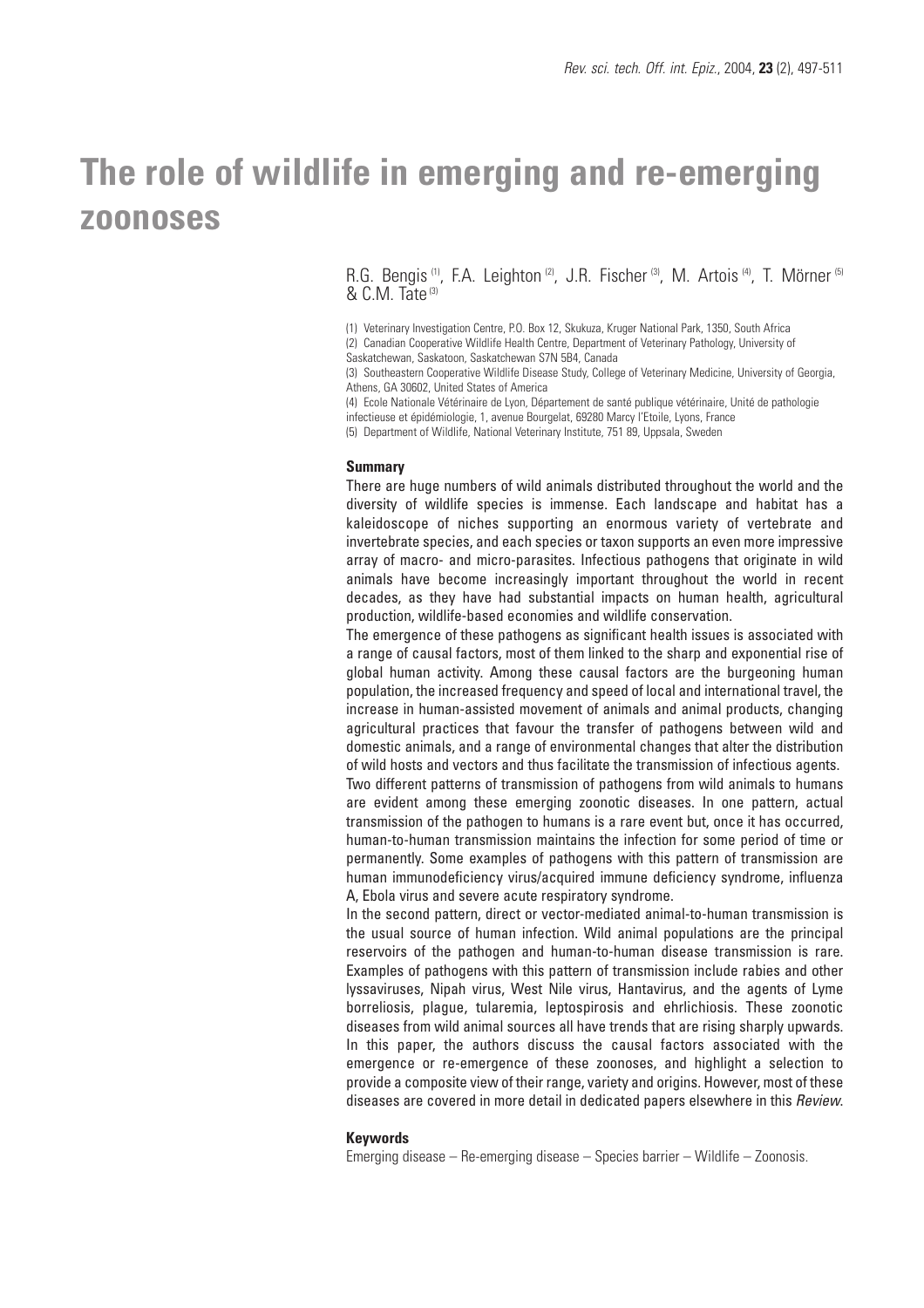## Introduction

Zoonoses are infectious diseases that have been transmitted from animals to humans. Emerging and re-emerging zoonoses are infectious diseases that:

- are newly recognised
- are newly evolved

– have occurred previously but have more recently shown an increase in incidence or expansion into a new geographic, host or vector range.

The concept of 'emerging diseases' developed as health scientists documented and tried to explain the apparent abrupt rise in the number of new and important infectious diseases over the past two decades. The processes and factors that may have given rise to emerging or re-emerging infectious and zoonotic diseases which originated in wildlife (55) include the following:

– expanding human populations and increased contact with wild animals or their products

– ecosystem changes of natural or anthropogenic origin, with climatic and geographic influences on pathogens and vectors

– increased human-assisted movement of animals and animal products

– wildlife-associated microbes entering intensive livestock-based agricultural systems

– intensive farming of formerly wild species

– increased frequency and speed of local and international travel

– changes in the microbes themselves, or their host spectrum (crossing the species barrier)

– improved technical diagnostic and epidemiological techniques, which have resulted in the recent detection of an existing or novel disease agent.

It may be useful to consider that zoonoses generally fall into one of the two following categories:

*a*) diseases of animal origin in which the actual transmission to humans is a rare event but, once it has occurred, human-to-human transmission maintains the infection cycle for some period of time. Some examples include human immunodeficiency virus (HIV)/acquired immune deficiency syndrome (AIDS), certain influenza A strains, Ebola virus and severe acute respiratory syndrome (SARS)

*b*) diseases of animal origin in which direct or vectormediated animal-to-human transmission is the usual source of human infection. Animal populations are the principal reservoir of the pathogen and horizontal infection in humans is rare. A few examples in this category include lyssavirus infections, Lyme borreliosis, plague, tularemia, leptospirosis, ehrlichiosis, Nipah virus, West Nile virus (WNV) and hantavirus infections.

Over all, approximately 60% of recognised human pathogens are zoonotic, so it is not surprising that many of these relatively recent emerging infections can also be traced back to animals. Approximately 75% of the diseases that have emerged over the past two decades have a wildlife source (56).

## Recent emerging zoonoses

## **Viral zoonoses**

### Simian immunodeficiency viruses and human immunodeficiency virus/acquired immune deficiency syndrome

Human immunodeficiency virus/AIDS is caused by two of the 26 simian immunodeficiency virus (SIV) strains known to occur in African primates. The HIV-1 and HIV-2 viruses have evolved from a chimpanzee (*Pan troglodytes*) strain and a Sooty mangabey (*Cercocebus torquatus*) strain, respectively (24, 34). The available evidence and genetic analysis suggest that transmission of these SIV strains to humans was a rare event, but one that has occurred on at least seven separate occasions over the past century. These initial transmissions in equatorial Africa appear to be linked to hunting apes and using them for food. From these transmission events, virus strains which were both highly adapted to humans and contagious among humans evolved as HIV-1 and HIV-2, and these are now maintained and spread in human populations, independent of their simian origin.

The emergence of HIV-AIDS in the twentieth century appears to be the result of a complex set of largely ecological and sociological changes in Africa, including the following:

- expanding human populations
- deforestation

– rural displacement (people moving from rural areas to urban areas to seek employment, education or new social relationships)

- urbanisation and its attendant poverty
- sexual behaviour
- parenteral drug use
- increased local and international travel (4, 23).

The HIV infection is probably becoming one of the biggest zoonotic pandemics in recent human history. At the end of 2003, the United Nations (UN) estimated that 40 million people were infected worldwide, with more than three million HIV-associated deaths during that year (53).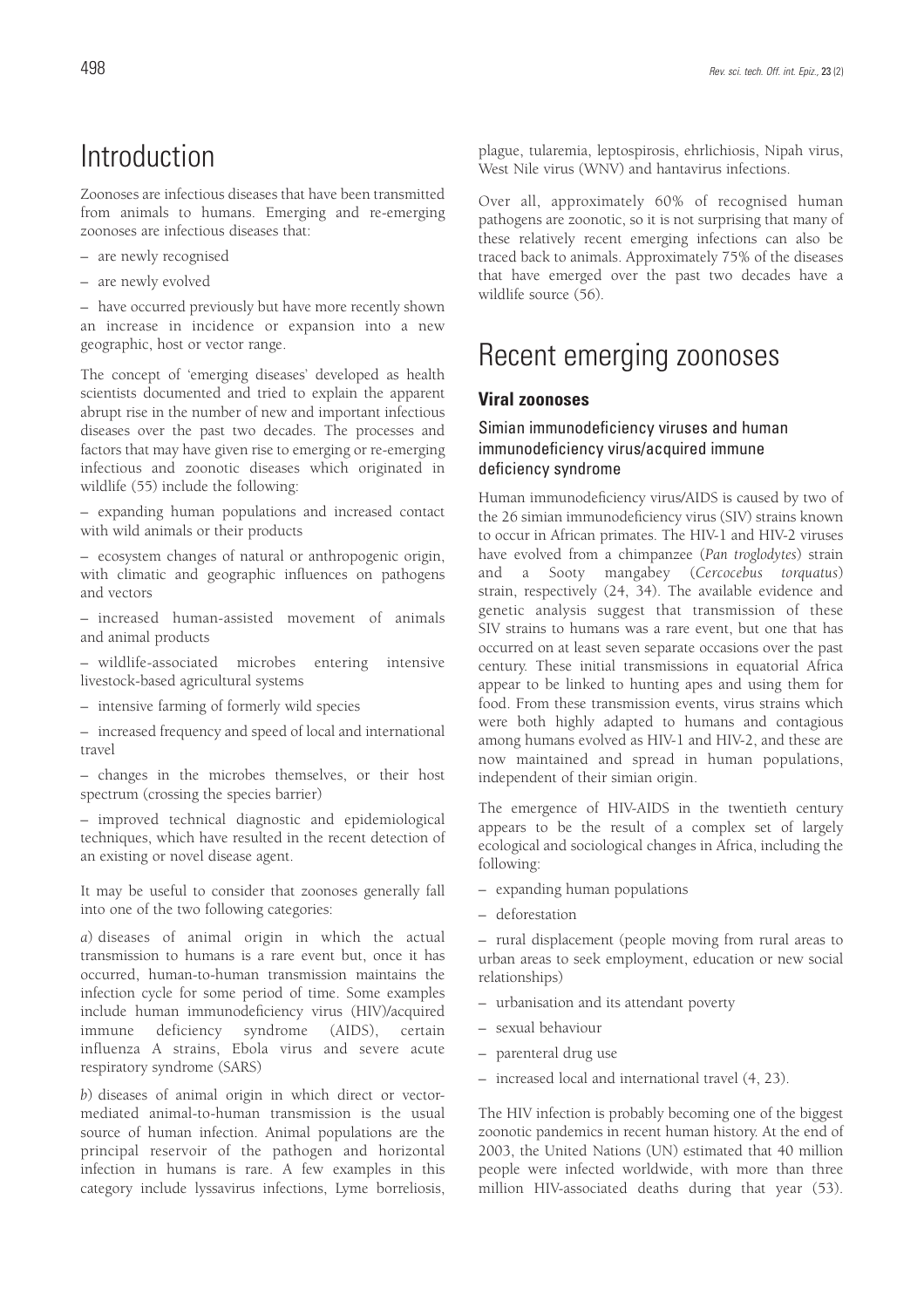Sub-saharan Africa was the region most severely affected. International public health initiatives have not yet been successful in reducing the impact of this zoonosis; its prevalence and geographic distribution around the world are rising and its full impact on human well-being, economies and security has yet to be experienced.

#### Ebola virus

Ebola virus infection of humans was first described in Central Africa in 1976, in the southwestern Sudan and the northern region of the Democratic Republic of the Congo with high mortality (28). From 1992 to 1999, further lethal outbreaks were recorded in Gabon, the Republic of the Congo and the Democratic Republic of the Congo. Also in 1994, human cases were linked to high mortality in chimpanzee colonies in Côte d'Ivoire, and the virus was isolated from a chimpanzee (62). Several human and animal Ebola outbreaks have occurred over the past four years in Gabon and the Republic of the Congo. The human outbreaks consisted of multiple simultaneous epidemics caused by different sub-types of the virus (31). Each human epidemic has been linked to the handling of a distinct gorilla (*Gorilla sp.*), chimpanzee or duiker (*Sylvicapra grimmia*) carcass, themselves incidental victims of infection. It is important to note that populations of these animals declined markedly during the period of human Ebola outbreaks, apparently also as a result of Ebola infection. Recovered carcasses were infected by a variety of Ebola strains, suggesting that Ebola outbreaks in great apes result from multiple virus introductions from a yet undetermined wildlife maintenance host of these viruses. The possible involvement of arthropod vectors during primary infection has not been ruled out. Thereafter, apparent horizontal transmission from ape to ape has resulted in the disappearance of several known and well-studied gorilla and chimpanzee groups.

Most human Ebola outbreaks in Gabon and the Republic of the Congo were directly linked to the handling of dead animals by villagers or hunters, followed by horizontal human-to-human spread. Surveillance of animal mortality may help to predict high-risk periods for Ebola outbreaks.

#### **Hantavirus**

In Europe and Asia, hantaviruses are the causative agents of haemorrhagic fever with renal syndrome (HFRS), and in the Americas they cause hantavirus pulmonary syndrome (HPS). The pathogens responsible for HFRS include Hantaan, Seoul, Dobrava and Puumala hantaviruses, whereas HPS is caused by the Sin Nombre group of hantaviruses. All these viruses are maintained in wild rodent reservoirs, and human infections occur through the respiratory route as a result of aerosolisation of rodent excreta. The infection is chronic and apparently asymptomatic in these natural maintenance hosts (18).

Peaks in the incidence of HPS in the United States of America (USA) have coincided with climatic events driven by the *El Niño* Southern Oscillation (ENSO). (The ENSO generally has opposing effects in the northern and southern hemispheres: when the northern hemisphere experiences increased precipitation the southern hemisphere experiences droughts, and vice versa.) The documented increase in rain in the USA frequently resulted in environmental conditions that supported denser rodent populations. Human activities such as rodent trapping, farming, cleaning rodent-infested premises, camping and hunting have also been identified as risk factors in the occurrence of hantavirus disease. The mortality rate for HFRS varies from 0.1% to 10%, whereas for HPS the rate averages 45% (60). Human-to-human transmission has not been recorded.

#### Hendra virus

In 1994, two outbreaks of a novel, often fatal, viral disease affecting horses and humans occurred in Queensland, Australia. The outbreaks were caused by a previously unknown paramyxovirus, which was named Hendra virus (39). Experimental infection of horses could be achieved by the parenteral as well as the oro-nasal route, and cats and guinea pigs were also experimentally infected (54). The virus does not appear to be directly contagious among people or horses, and human cases were linked to very close exposure, including an equine necropsy. Virological and serological testing suggests that bats of the Megachiroptera family (*Pteropus* spp.) are the natural reservoirs of the virus (61). The method of transmission from bats to horses is unknown, but the presence of significant amounts of virus in the urine of bats may point to urinary contamination of feed or water.

#### Nipah virus

From 1998 to 1999, a new highly contagious respiratory and neurological disease of pigs was reported on the Malaysian peninsula. There was a simultaneous epidemic of viral encephalitis among employees on affected pig farms and abattoirs. A novel paramyxovirus, distinct from Hendra virus, was isolated from both porcine and human victims, and named Nipah virus (36). Dogs and cats were also found to be susceptible. Evidence from virological and serological techniques implicated fruit bats of the genus *Pteropus* as the natural host and reservoir for this virus.

A mortality rate of up to 40% was seen in suckling piglets. In humans, 265 cases of viral encephalitis were recorded, with 38% mortality (14, 36). The Nipah virus epidemic was controlled using an initial 'stamping out' policy in outbreak areas, followed by a peninsula-wide farm/herd testing and slaughter programme. The cost to the national pig herd was enormous, with almost 45% of the existing pig population destroyed.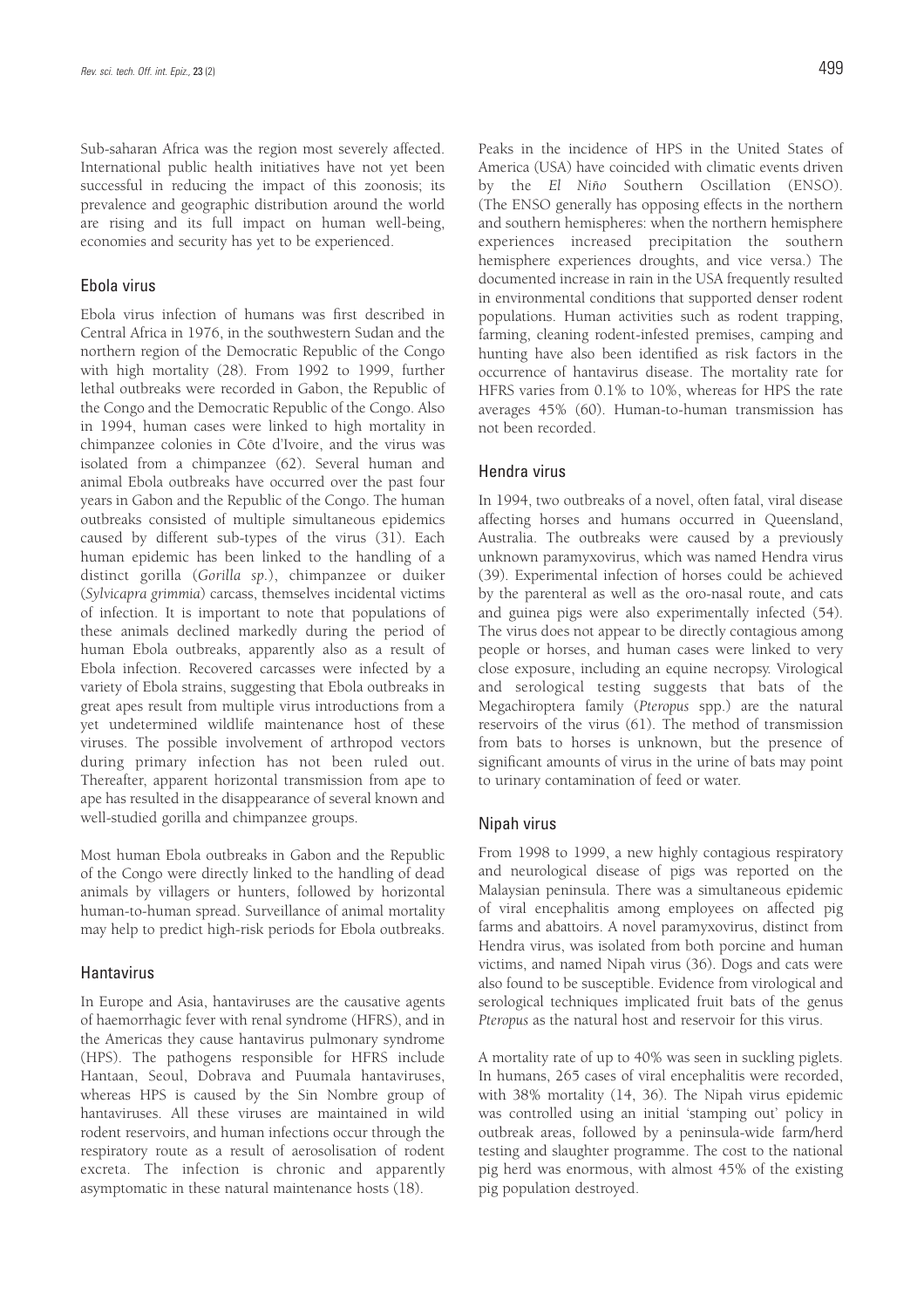Nipah virus emerged as a new human pathogen under changing ecological conditions that point to a complex interplay of human activities as the ultimate cause of this disease emergence (14). The key determinants appear to have been the accelerated rates and scales of deforestation in Southeast Asia, severe drought associated with the ENSO of 1997 to 1998, and the recent expansion of pig farming in Malaysia. The resulting depletion of resources displaced fruit bats from their natural forest habitat, and they moved into agricultural areas that had productive fruit orchards. These agricultural areas also had large numbers of pigs, thus increasing the probability of transmitting the virus from bats to pigs, and thence to people.

Human infection with Nipah virus was also confirmed in Bangladesh in 2001, 2003 and 2004, with high fatality rates. Highly mobile fruit bats with large home ranges were again implicated as the source of infection, which may have occurred directly through human consumption of contaminated fruit (57).

#### Menangle virus infection

Another recently identified paramyxovirus, designated Menangle virus, has been linked to illness in pigs and humans in Australia. Four species of fruit bats (genus *Pteropus*) have been serologically implicated as reservoirs of infection (44).

#### West Nile virus infection

Since 1999, WNV has emerged in North America, presenting a threat to human and equine health, and the health of certain wild bird populations. West Nile virus, a flavivirus of the Japanese encephalitis complex, is a well-known virus of Europe, western Asia and Africa (47), which is maintained in a wide species range of wild birds and bird-feeding mosquitoes. This virus can cause febrile disease and encephalitis in a number of mammal species, including humans (49), although these are 'dead-end' hosts that play no role in the maintenance of the virus. Current international interest in WNV has been sparked by its unexpected arrival in North America in 1999 and its unprecedented and well-documented spread across the continent in only a few years. The public health costs of WNV in North America have been significant. The 2002 and 2003 WNV epidemics will be recorded as the largest recognised arbovirus meningo-encephalitis epidemics in the western hemisphere, with more than 500 deaths. During these two years, a total of 13,278 human cases of WNV infection were reported in the USA, with a mortality rate of between 2% and 7%. Infection was also detected in more than 4,000 horses, of which some 20% developed neurological disease (10). Clinical disease and death have been documented in 155 resident avian species in North America, with morbidity and mortality most frequently observed among Corvids, which are now used as a surveillance sentinel species. West Nile virus infection was confirmed in more than 11,000 dead birds in 2003 (41). The ecological effects on wild bird populations have yet to be evaluated.

West Nile virus serves as an important case study of the capacity for introduced alien pathogens to spread widely through the biota of an entire continent, establishing firm 'footholds' or bases, imposing new long-term costs and strains on public health systems, and potentially altering ecological relationships, as well as menacing rare species.

Moreover, now that WNV has become firmly established in North America, it has the potential to move southwards in migratory birds and establish itself in the Caribbean, and in Central and South America.

#### Severe acute respiratory syndrome

During 2002 and 2003, a novel viral respiratory disease emerged in humans in Southeast Asia. The disease presented as a severe, acute, sometimes life-threatening respiratory syndrome, which gave rise to its name: severe acute respiratory syndrome or SARS. This disease was found to be caused by a novel coronavirus, unrelated to coronaviruses that were commonly associated with human infections, or known to infect livestock. The disease was directly contagious between people, especially from socalled 'superspreaders', and became rapidly disseminated by international travel. Infections of humans appear to have occurred first in the southern region of the People's Republic of China (58), and a virus that may have been the initial source virus was subsequently isolated in masked palm civets (*Paguma larvata*) in that area. This small carnivore has recently become highly commercialised and is intensively farmed for health food and other products in that region, which may have increased opportunities for close contact with humans. It is not yet known whether these civets or other 'wet market' animals (similar coronaviruses have also been isolated from foxes and domestic cats in the southern People's Republic of China) are the reservoir for this virus, or are just transient permissive hosts. Nonetheless, most evidence points to an epidemiological linkage between the emergence of SARS and the expanding commercial trade in live wild or pseudo-domesticated animals in southern Asia. These wild animal or 'wet' markets of Southeast Asia, where humans, livestock and wild animals are gathered together in an intensive milieu, may offer an ideal setting for pathogens to cross over between species.

#### Avian influenza (Influenza A)

Influenza A viruses are responsible for highly contagious acute illness in humans, pigs, horses, marine mammals and birds, occasionally resulting in devastating epidemics and pandemics. Phylogenetic studies suggest that aquatic birds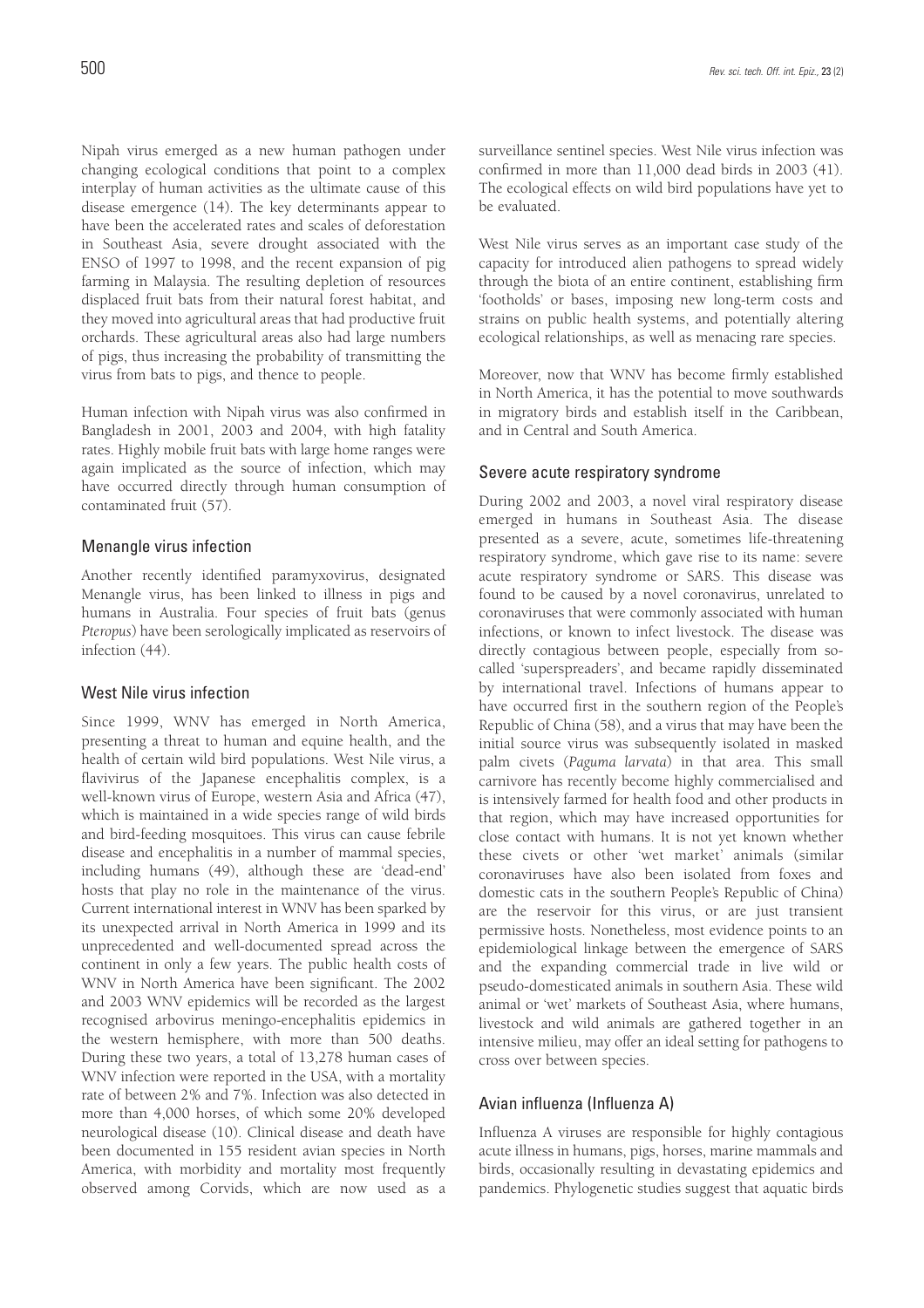could be the original source of the genetic material of all influenza A viruses in other species (25). The influenza A virus strains isolated from wild birds have generally been weak pathogens that cause little or no disease in the natural host or in a range of other species that have been experimentally infected. However, through genetic mutation or recombination, these strains may become both pathogenic and well adapted to host species such as poultry, pigs and humans (8). There is evidence that both pigs and poultry may act as 'mixing vessels' for different influenza A strains, facilitating genetic re-assortment, and serving as sources for newly evolved virus strains, which have resulted in pandemics of severe disease in people. The most serious of these pandemics occurred in 1918, during which an estimated 20 to 50 million people died. This has been followed by some lesser but significant pandemics in 1957, 1968 and 1977 (1).

Other influenza A strains have caused severe mortality in poultry. Outbreaks of influenza A that are highly pathogenic to poultry generally lead to international trade embargoes on poultry and poultry products, until such time as the virus is eradicated (40).

Until recently, there had been no evidence that influenza A viruses causing severe disease in people had ever been acquired directly from poultry. However, in 1997, an H5N1 virus sub-type, causing high mortality in poultry on farms and in markets in Hong Kong, also caused eighteen human cases of disease with a mortality rate of 33%. There was no evidence of human-to-human transmission, and each case was assumed to represent a direct transmission from infected poultry. This poultry outbreak was eventually controlled by the slaughter of over 1.5 million chickens (1).

In March 1999, seven cases of avian influenza infection in humans, involving an H9N2 sub-type, were reported from Hong Kong and the mainland of the People's Republic of China.

In 2003 and 2004, outbreaks of an H5N1 virus sub-type occurred in intensive poultry farms over large areas of Southeast Asia (19). Spillover infections into humans were reported in Vietnam and Thailand, with some mortalities.

Thus far, the human infections reported in all the outbreaks of severe influenza A in poultry occurred in people who were closely associated with poultry. No human-to-human transmission appears to have occurred. These infections probably represent the direct transfer of the poultry virus to humans. However, the development of such poultry viruses into new virus sub-types, which may become well adapted to humans and highly contagious among them, raises the fear of a new pandemic, and is of major concern to people and public health services around the world.

#### Monkeypoxvirus infection

Historically, monkeypoxvirus infection of humans occurred as isolated or, at the most, focal clusters of cases in West and Central Africa. The virus reservoir is among tree squirrels and other rodents in these African tropical rain forests, and humans became infected by hunting and handling these animals. Horizontal human transmission has been documented, but appears inefficient, and transmission chains beyond secondary are rare (27). In addition, smallpox vaccination (vaccinia) imparts crossimmunity to monkeypox. The main interest in monkeypox was related to the global discontinuation of smallpox vaccination in the 1980s, and concern whether this would create an immunological void which may be exploited by other related pox viruses (43). The endemic monkeypox situation in Africa in the 1980s and 1990s increased slightly (26) as a result of many years of war, when people relied heavily on subsistence hunting, and also as a result of increased susceptibility after vaccinia vaccination had been discontinued. During outbreaks in the Democratic Republic of Congo after 1983, a monkeypox-related case fatality rate of up to 9.8% was recorded in people who had not been vaccinated against smallpox. With subsequent changes in lifestyle, due to increasing urbanisation and intensified agriculture over recent years, the reported incidence of monkeypox in Africa has decreased.

During June and July 2003, 71 suspected cases of monkeypox were reported in the states of Illinois, Indiana, Kansas, Missouri, Ohio and Wisconsin in the USA. A total of 35 cases were confirmed by laboratory tests (11). Most of these people became infected by contact with pet prairie dogs (rodents of the genus *Cynomys*), sourced from a commercial pet trade distributor. The prairie dogs at this facility were probably caught in the wild, and apparently became infected through contact with Gambian giant rats (*Cricetomys* spp.) and dormice (*Graphiurus* spp.) that had been shipped in from Ghana. This highly publicised disease outbreak in humans and pet prairie dogs occurred because of the international trade and transport of non-domesticated animals, and the growing trend of private exotic animal and captive wildlife ownership in the USA (42).

### **Bacterial/rickettsial zoonoses**

#### Lyme borreliosis

Lyme borreliosis has become the most common vectorborne infection in the northern hemisphere. This disease is caused by spirochaetes belonging to the *Borrelia burgdorferi* complex, and is a good example of a recently discovered infection that has probably been present at a low incidence for many years. The sylvatic maintenance hosts and reservoirs are a range of small and medium-sized mammals and ground-feeding birds in the endemic areas. In Europe,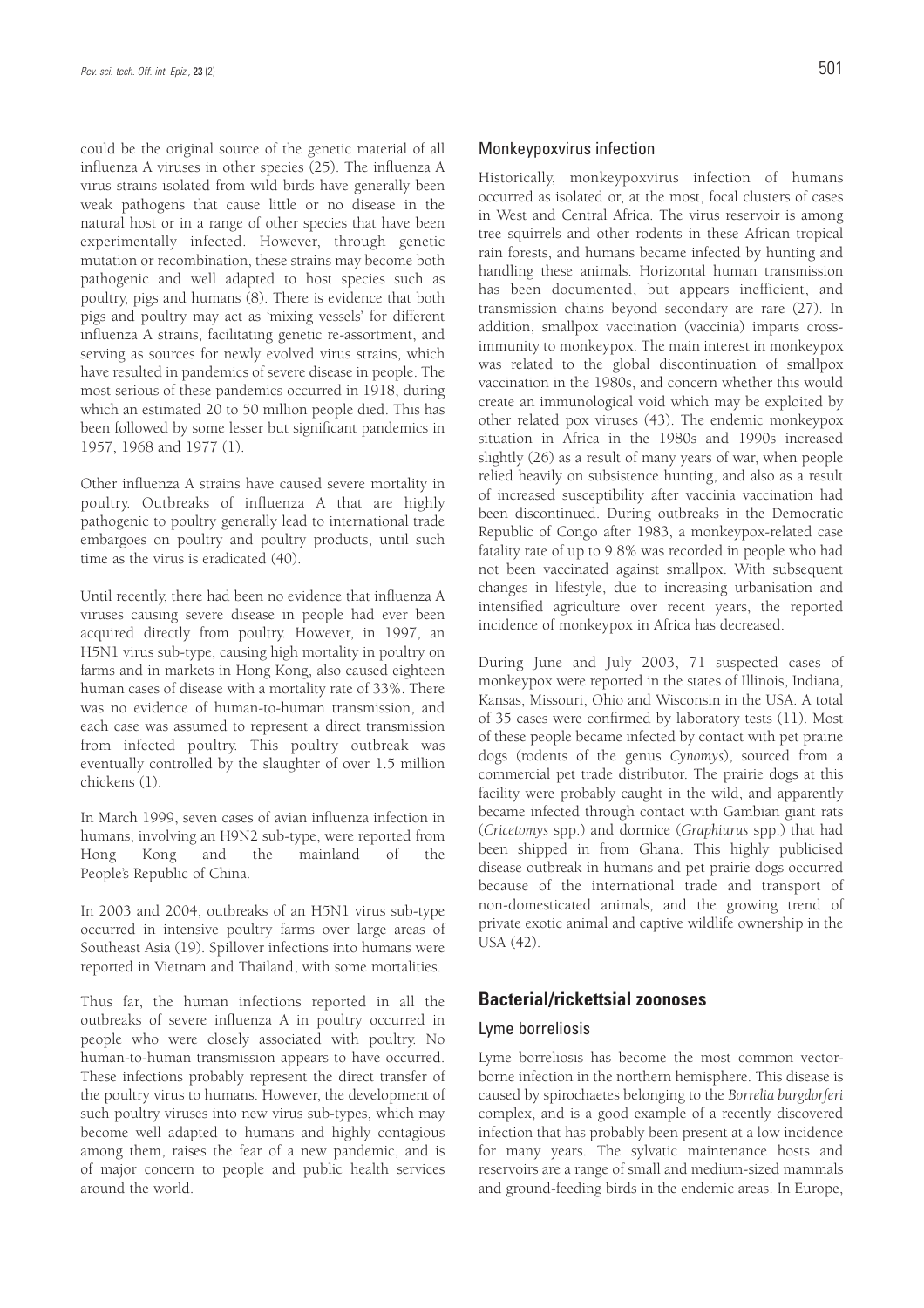the vector of infection is the tick, *Ixodes ricinus*, whereas, in North America, two primary tick vectors exist, namely *I. scapularis* and *I. pacificus*.

The spirochaetes cause a multi-systemic disease, affecting the skin, nervous system, heart and joints. Treatment of human cases in the early stages of the disease is usually uncomplicated, involving a slightly prolonged course of appropriate antibiotics. In cases which are not detected and treated early, multi-systemic pathology may occur, and the disease appears to become more resistant to treatment (22).

The emergence of Lyme borreliosis in North America in the 1970s is a further example of new patterns of disease occurring as emergent properties of complex ecological changes.

In this instance, changes in land-use practices, such as the abandonment of less productive farmlands, deforestation (2) and a massive expansion of suburban human settlement resulted in dense populations of white-tailed deer (*Odocoileus virginianus*), and an increase in wild rodent reservoirs (*Peromyscus* spp. and *Tamias* spp.) of the bacterium. The increased number of preferred hosts supported high tick-vector populations in close proximity to outdoor environments which were near to suburban areas and heavily used by people (6).

#### Ehrlichiosis

*Ehrlichia* and *Anaplasma* spp. are obligate intracellular ticktransmitted bacteria in the order Rickettsiales. Each organism exhibits tropism for a specific host blood cell in which it forms characteristic clusters known as morulae. Three of these rickettsial agents, *E. chaffeensis*, *E. ewingii* and *A. phagocytophilum*, cause human disease in the USA. Human infection with these bacteria commonly presents as a flu-like illness, but may be asymptomatic. Rarely, it may even cause fatal disease. Laboratory findings include leukopenia, thrombocytopenia and elevation of liver enzymes.

*Ehrlichia chaffeensis*, recognised as the causative agent of human monocytic ehrlichiosis in 1987 (3), is primarily maintained in nature by white-tailed deer (*O. virginianus*) and the lone-star tick (*Amblyomma americanum*) as host and vector, respectively (16).

*Ehrlichia ewingii* is the causative agent of both canine and human granulocytic ehrlichiosis. Recognised very recently as a human pathogen (7), *E. ewingii* appears to be vectored by *A. americanum*, but other tick species may play a role. Molecular evidence of the bacteria has been demonstrated in wild white-tailed deer (59).

*Anaplasma (Ehrlichia) phagocytophilum*, the causative agent of human granulocytic anaplasmosis, was first detected as a human pathogen in 1994 (13). In North America, the white-footed mouse (*Peromyscus leucopus*) is a competent mammalian host, while the ticks *I. scapularis* and *I. pacificus* are the primary vectors. Molecular evidence of infection has been demonstrated in a variety of wild rodents, as well as in medium-sized and large mammals, such as white-tailed deer (16). This is the same ecological complex that maintains Lyme borreliosis, and the emergence of *A. phagocytophilum* as a human pathogen may relate to the same complex of ecological factors.

## Re-emerging zoonoses

The re-emergence of well-documented zoonotic diseases appears to be driven by climatic, habitat and populationdensity factors that affect hosts, pathogens or vectors – frequently causing natural increases and decreases in disease activity in different geographical areas and over various periods of time.

### **Viral infections**

#### Rabies and related Lyssavirus infections

Rabies is an ancient disease that can affect most mammals and is endemic in many parts of the world, with sporadic epidemics. There are a large number of different hostadapted strains of the rabies virus and these are maintained in nature, exclusively within specific host species. Occasionally spillover occurs into other sympatric species (species occurring in the same or overlapping geographical areas), especially during epidemics in the host species, but perpetuation through time occurs only within the specific host species. Epidemics are usually associated with climatic or environmental events which increase numbers and densities of regional wildlife hosts or domestic dogs, and are frequently described as so-called 're-emergences'. There is great regional variation as to which strains of the rabies virus predominate in which animal host, as well as which strains pose significant risks to human health (45). Most human exposures are linked to domestic and feral dogs. Rabies reportedly kills between 50,000 and 100,000 humans annually, the vast majority in developing countries. In the developed countries of the northern hemisphere, rabies control has been effective, through the regular vaccination of domestic pets and oral bait vaccination of important regional sylvatic hosts.

The lyssaviruses include classical rabies and other rabiesrelated viruses, of which there are seven genotypes and many different strains within some of the genotype categories. The construction of phylogenetic trees indicates that, in general, lyssavirus isolates cluster into distinct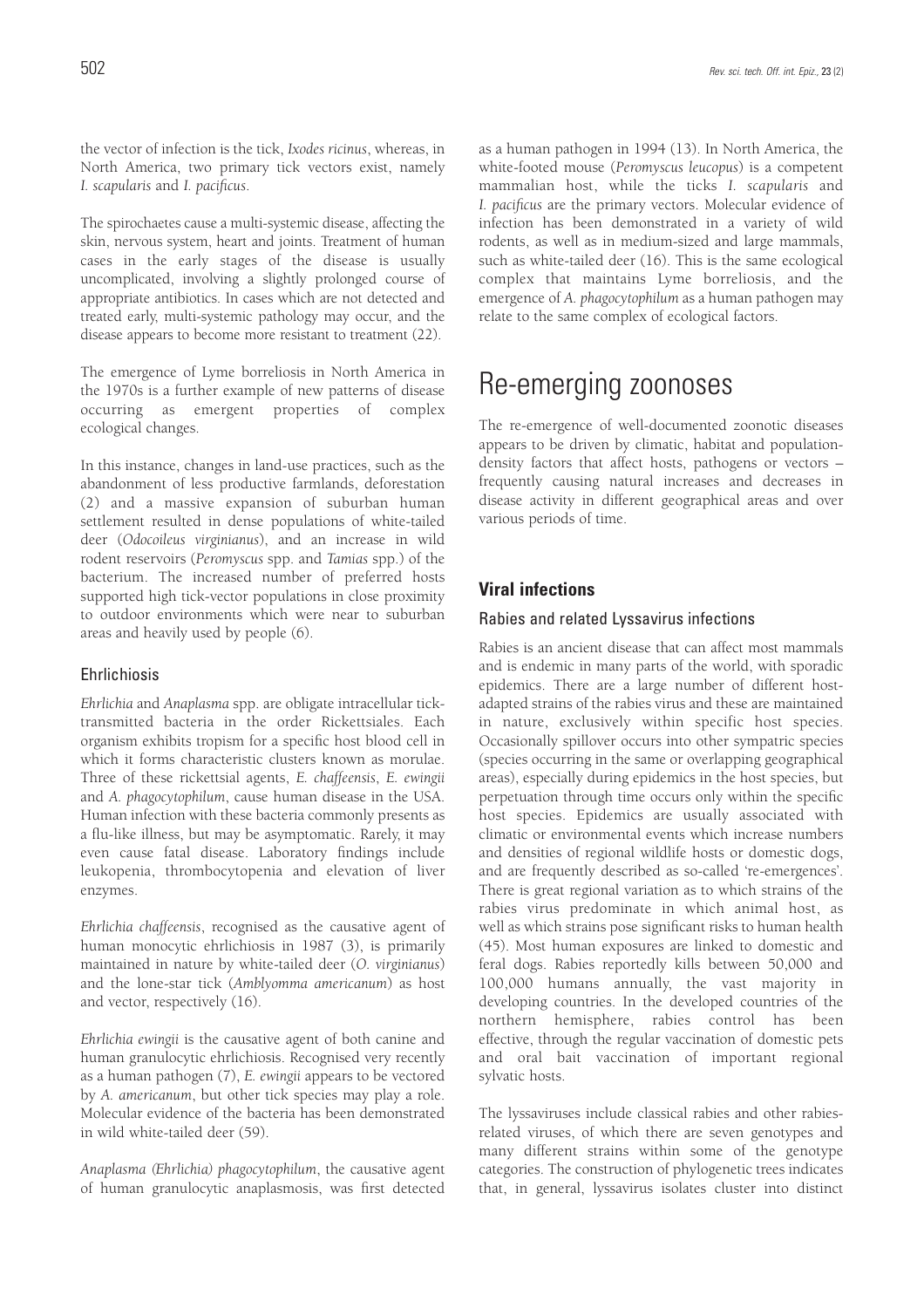lineages, according to geographical origin and maintenance host species (51).

Lyssavirus genotype 1 is the classical multi-species rabies virus with a worldwide distribution. There are multiple, highly species-adapted strains of this genotype, maintained almost exclusively in one host species in different regions of the globe. In this regard, rabies has adapted to the following:

– jackals (*Canis mesomelas, Canis aureus* and *Canis adustus*), bat-eared foxes (*Otocyon megalotis*) and various mongoose species in Africa (48)

– various foxes, raccoon dogs (*Nyctereutes procyonoides*) and bats in Europe and Asia

– vampire bats in South America

– raccoons (*Procyon lotor*), skunks (*Mephitis mephitis*), coyotes (*Canis latrans*) and bats in North America.

It is important to note that, in the Americas, only lyssaviruses that belong to genotype 1 have been isolated from bats. Dogs, however, remain the major maintenance host and source of human infection in the developing world.

Bats, which represent approximately 24% of all known mammalian species, are frequently the maintenance hosts for many strains of rabies viruses. They are, however, the exclusive maintenance hosts for five of the lyssavirus genotypes. These genotypes cause low mortality in bats and sero-conversion occurs in many of the bats that survive (33).

Genotype 2 (Lagos bat virus) preferentially circulates in fruit bats (*Macrochiroptera*) in Africa.

Genotype 3 (Makola virus) appears to have multiple small African mammal hosts, including shrews and cats, while genotype 4 (Duvenage virus) circulates in African insectivorous bats (29).

Genotypes 5 and 6 (European bat lyssaviruses 1 and 2) circulate in insectivorous bats (*Microchiroptera*) in Europe.

Genotype 7 (Australian bat lyssavirus) circulates in fructivorous and insectivorous bats in Australia. Australia has always been considered free of classical rabies, and the discovery of this virus in *Pteropus* bats in 1996 sparked intensive research. It was found to be clearly a lyssavirus, but genetically distinct from genotype 1.

This suggests a rather precise adaptation of these genotypes to bats, and a long-term co-evolution. Thus, it is questionable whether bat lyssavirus infections are a true emerging disease. It may be that these lyssaviruses have only recently been detected, due to better surveillance and laboratory tools, not that there has been any recent increase in incidence.

Standard laboratory techniques used to diagnose rabies in terrestrial mammals may also be used to confirm *Lyssavirus* infection in bats (35). These routine laboratory techniques, however, do not identify the genotype involved.

It is important to note that, as of June 2004, commercial rabies vaccines developed for classical genotype 1 rabies provide little if any protection against genotypes 2 (Lagos) and 3 (Makola), and the immune response conferred by these vaccines against genotype 5 (EBL 1) is weak. This need is currently being addressed.

#### Rift Valley fever

Rift Valley fever (RVF) is a peracute or acute mosquitoborne viral disease of domestic and some wild ruminants in Africa. The disease is characterised by abortions, necrotic hepatitis and a haemorrhagic state, although many infections are inapparent or mild. Humans become infected by contact with infected tissue or by mosquito bites. Infection in humans is usually associated with influenza-like symptoms, but severe complications, including ocular sequelae, encephalitis and haemorrhagic disease, occur in a small proportion of patients.

Rift Valley fever activity is related to climatic conditions that favour the mosquito vectors. Documented epidemics of RVF occurred in southern and eastern Africa in the 1950s and 1970s (wet cycles), during which thousands of abortions and deaths were reported in livestock. Thereafter, with the exception of a large outbreak in West Africa between 1987 and 1988, a period of relatively reduced disease activity was noted in the 1980s and early 1990s. More recently, following some of the heaviest (ENSO-associated) rainfalls ever recorded in East Africa, an exceptionally severe outbreak of RVF in both domestic livestock and humans commenced in Kenya in 1997, and spread rapidly into Somalia and Tanzania. The number of human cases was estimated to be 89,000, which suggests that this may be one of the largest outbreaks of RVF on record (46).

The current theory as to survival or 'over-wintering' of the RVF virus during the period between epidemics is that the virus is maintained principally through transovarial transmission and the hatching latency of the eggs of floodwater-dependent mosquitoes of the genus *Aedes* (32).

However, the role of potential wild vertebrate maintenance hosts needs further investigation because RVF disease has been documented in buffalo (*Syncerus* spp.), antelope (*Tragelaphus* spp.) and camels (*Camelus* spp.), and wildlife sero-surveys frequently test positive for the presence of antibodies, even though such results are unrelated geographically or temporally to livestock outbreaks.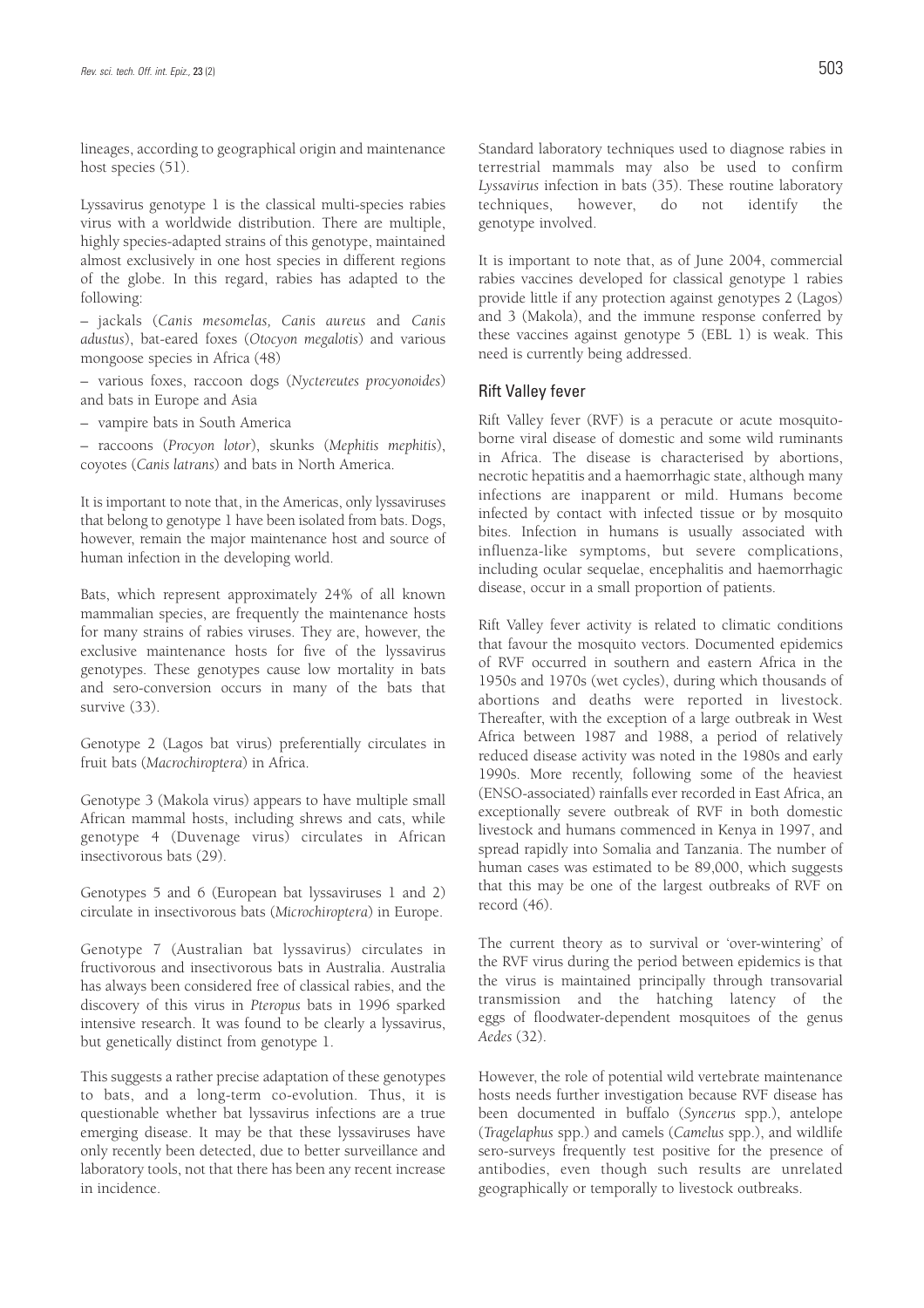### Marburg virus

In 1967, the first human cases of Marburg virus infection were detected in laboratory workers in Marburg (Germany) and Belgrade (Yugoslavia), who had been exposed to African green monkeys (*Cercopithecus aethiops*) or handled monkey primary cell culture suspensions. Later, sporadic cases were reported from Zimbabwe in 1975 and Kenya in 1980 and 1987 (37). More recently (1999), a major focus of Marburg disease was confirmed in the north-eastern province of the Democratic Republic of the Congo, with tens of deaths in the Durba area.

## **Bacterial infections**

### Bovine tuberculosis

*Mycobacterium bovis* is a bacterium, which causes chronic debilitating disease in cattle, many wild animal species and humans. It is a bacterium of ancient lineage with a separate evolutionary trajectory from that of human-maintained *M. tuberculosis* (15).

In Africa, *M. bovis* has become established in certain populations of the following species:

- buffalo (*Syncerus caffer*)
- lechwe (*Kobus leche*)
- warthog (*Phacochoerus africanus*)
- kudu (*Tragelaphus strepsiceros*).

In North America, this disease is known to occur in one population of bison (*Bison bison*) and certain populations of wapiti (*Cervus elaphus*) and white-tailed deer. In Europe, bovine tuberculosis (TB) is found in wild boar (*Sus scrofa*), and certain cervid populations. In the United Kingdom and Ireland, infection is maintained in the European badger (*Meles meles*). In New Zealand, *M. bovis* infection is maintained in brush-tailed opossums (*Trichosurus vulpecula*) and ferrets (*Mustela furo*). In Australia, the disease was previously present and maintained in feral water buffalo (*Bubalus bubalis*), but has subsequently been controlled by a major depopulation exercise (5). Most of these infections originally crossed into wildlife from infected cattle in areas where the two populations came into contact with each other, and have now become established and maintained in certain free-ranging wild populations.

Bovine TB in wild animals is most often considered a disease issue because of its zoonotic potential and, indeed, wild animals can and do serve as reservoirs of infection and may pose a direct health risk to consumers of infected wildlife products. However, it is the indirect risk path, whereby wildlife reservoirs may infect livestock, that is the greatest cause for concern, because it is the bovine link

which poses the greatest risk for human infection. This is especially relevant in developing countries with high human HIV prevalence, particularly in communities where human consumption of raw (unpasteurised) milk is normal practice, and meat inspection is, at most, rudimentary. For this reason, many countries have bovine TB eradication policies in place, which have been implemented and executed at great cost over a number of years. This has resulted in the eradication of the disease in some countries, or has brought the prevalence rate down to fractional levels, where eradication appears attainable in the near future. The current concern is that the presence of infection in certain wild maintenance hosts may impede the control of the disease in sympatric livestock.

Over the past two decades, *M. bovis* infection has achieved new prominence, as populations of free-range and farmed wild ungulates, formerly believed to be free of the disease, have been discovered with high prevalences of infection, particularly in North America, Europe and parts of Africa. At least some of these new occurrences in the northern hemisphere appear linked to ecological changes and changes in land-use practices, resulting in high population densities of susceptible wild species.

Control efforts in wildlife are very difficult, and are further hampered by the lack of effective ante-mortem diagnostic tests. The effect of bovine TB on infected wild animal populations is generally not known. However, at least in Africa, there are early indications that a sustained high prevalence of infection may have an impact on the population growth and structure of buffalo herds and on the social organisation and stability of lion prides, with reduced reproductive success and recruitment (20).

### Brucella species in wild animals

Several species of *Brucella* infect wild animals. Infection of livestock by any of these species, whether or not the infection results in disease, may cause the animals to test 'positive' in standard screening tests used to identify and eliminate infected domestic animals or herds. *Brucella abortus* and *B. melitensis* are the species most regularly transmitted between wild and domestic ungulates, and are most frequently associated with the conflicting needs of wildlife and agriculture, and the risk of human disease. Each species can cause significant disease in livestock (*B. abortus* in cattle and *B. melitensis* in sheep and goats), and both can cause serious disease in humans. Human health risks are generally associated with the handling or consumption of infected animals or products.

Other *Brucella* species found in wild animals include *B. suis*, which occurs widely in wild and feral animals. Biotype 4 occurs in caribou and reindeer (*Rangifer tarandus*) over their entire range, biotype 2 is found in the European brown hare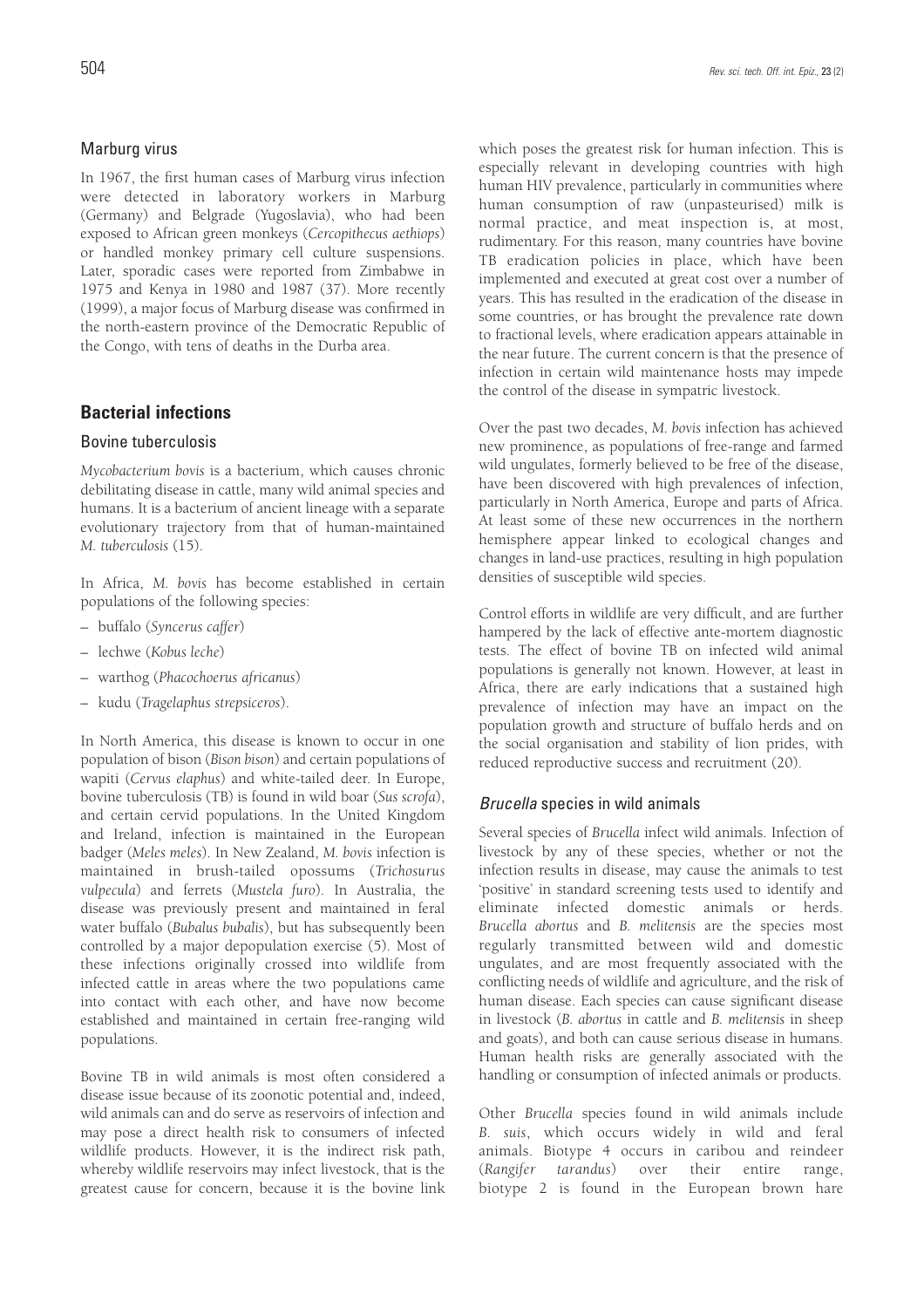(*Lepus capensis* Linnaeus) and biotype 1 in feral swine. These *Brucella* species also pose potential health risks to people who handle or consume infected animal products. Indeed, at least 91 species of wild mammals, from nine different orders, demonstrate some evidence of infection with one or more species of *Brucella* (50). Recently, a number of incompletely characterised species of *Brucella* have been isolated from whales and seals of various species, and also from rare human infections. These are currently collectively referred to as marine *Brucella*, pending more complete characterisation. The effects of *Brucella* infections on wildlife at the population level are generally not known. Infections can result in abortion, lameness and sterility on the individual level, but many infections appear to be sub-clinical.

#### Tularemia

Tularemia is a bacterial disease caused by strains of the bacterium *Francisella tularensis*. This bacterium appears to have co-evolved with lagomorphs and rodents in the northern hemisphere, where it occurs on most continents. More specifically, both a type-A strain and a type-B strain have been identified and are associated with different epidemiological patterns. These organisms have an extremely broad host range, having been reported in 190 species of mammals, 23 species of birds and three species of amphibians. Tularemia is also an important zoonosis. Despite the broad host range, it primarily causes clinical disease in lagomorphs and rodents. Carnivores generally have lower susceptibility.

Transmission of tularemia may occur through the following:

- the bites of haematophagous insects and ticks
- direct contact with infected exudates and tissues
- mucous membrane contamination
- inhalation
- ingestion.

Tularemia may also be water-borne.

Epidemiologically, two main cycles have been identified. The type-A cycle is associated with lagomorphs, ticks and biting flies (38), and this form of the disease may serve as a regulatory mechanism in rabbit populations in North America. This cycle appears to be responsible for 70% of human cases of tularemia in the USA. Cases that occur during the summer months are usually associated with tick bites, whereas cases occurring in the fall are frequently associated with the hunting and handling of rabbits. The type-B cycle in North America and some parts of Russia causes clinical disease in muskrats (*Ondatra* spp.) and beavers (*Castor* spp.). The actual reservoir species are probably less susceptible rodents, such as voles, and transmission is usually water-borne. The type-B cycle also occurs in Europe as a vector-borne cycle, as does transmission from infected lagomorphs to humans. Tularemia may be seen either as a localised focal outbreak or a widespread epidemic. Human cases usually occur during the summer, during the winter hunting season, or in association with handling carcasses.

In recent years, an increasing number of human and animal cases of tularemia have been observed in Sweden, and the disease is now occurring in areas where it has not been seen before (41). More than 500 human cases were recorded in Sweden in 2003, and epidemic outbreaks appear to be on the increase in other areas of Europe. The reason for this expansion has yet to be determined.

#### Plague

Plague, caused by *Yersinia pestis*, was a disease of great historical impact on human populations, and continues to re-emerge as a zoonotic disease on a reduced scale. When plague is endemic in wild animal populations, the bacterium is usually maintained in rodent reservoir species and transmitted by fleas. This bacterium was spread around the world from its central Asian site of origin by people and the rodents that accompanied human movements. Global distribution of the plague occurred only at the end of the nineteenth century, when the last pandemic coincided with the development of rapid transportation by steamship. Plague can persist for some time in urban environments as a disease of rats and their fleas. The bacterium can produce serious, usually fatal, disease in rats and fleas, and infected rats and rat fleas are important sources of infection for humans in urban settings, as was the case in historical descriptions of classical plague. A recent urban outbreak has also been described in Madagascar (12).

The establishment of endemic foci of plague in many parts of the world during the twentieth century has made *Y. pestis* a much more widespread and available zoonotic threat than in the past (21). Close association with reservoir rodent populations is the primary risk factor for human plague which originates from wild animal sources. The extension of suburbs into plague-endemic areas and outdoor recreation in plague-endemic habitats are common mechanisms of human exposure. Flea bite is thought to be the most common route of human infection in these settings, but companion animals, such as domestic cats, can also serve as bridges for human infection. Infected cats frequently develop buboes and draining sinuses in the cervical region, and some 10% of infected cats develop the pneumonic form of the disease (17). Both forms are then highly infectious for their owners.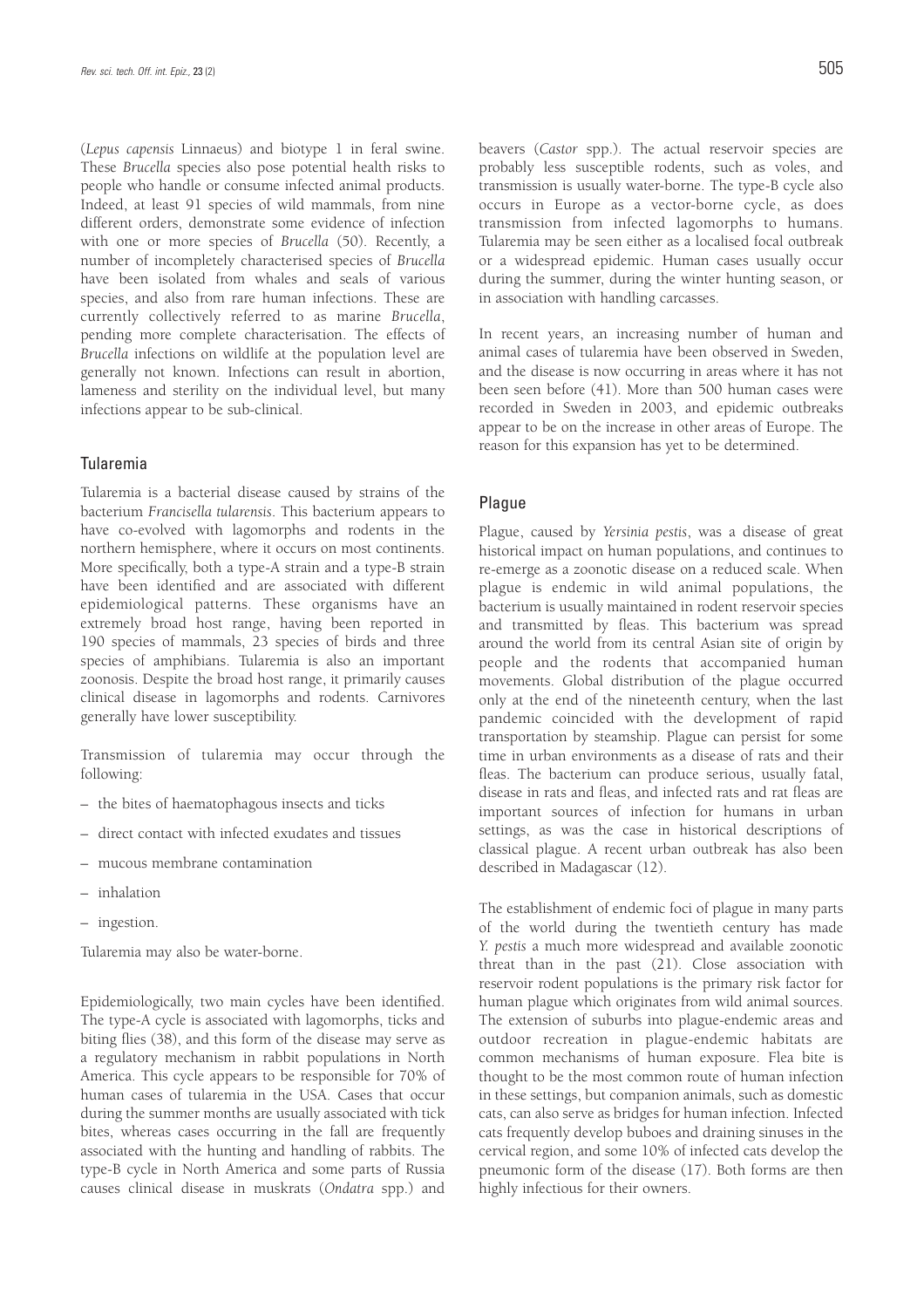#### Leptospirosis

Leptospirosis is the disease caused by clinical infection with any one of the many serovars of the bacterium *Leptospira interrogans*. Each serovar of the bacterium is maintained in nature by non-clinical persistent infection of one or more wild or domestic mammals. These mammals are the maintenance hosts.

Leptospirosis as a clinical disease occurs when mammals of other susceptible species, such as humans, become infected. The disease is associated with septicaemia, haemolytic anaemia, hepatitis, nephritis, jaundice, abortion and still births. The bacteria persist in the kidneys of the maintenance hosts, are shed (excreted) in the urine, and can survive for some time in aquatic and moist environments. Infection can occur through the following ways:

- ingestion of contaminated water
- handling or ingesting infected milk or tissues
- transplacental invasion
- sexual contact
- social grooming.

In humans, farm and abattoir workers, hunters and trappers, wildlife handlers and zoo-keepers have traditionally been the high-risk groups (30). Epidemic outbreaks may be associated with periods of high rainfall, particularly in habitats with poor drainage and a high density of carrier animals. A recent significant outbreak of human leptospirosis in Nicaragua was associated with regional flooding. Contamination of ground water by infected domestic dogs appears to have been the source of infection (52).

Another major outbreak of leptospirosis occurred in 1998, involving ninety athletes participating in a triathlon in the upper Midwest of the USA. This outbreak was associated with swimming in a contaminated lake, bordered by both livestock-producing areas and wildlife refuges (9). However, the actual animal source of infection was never determined.

There have also been increasing reports of leptospirosis diagnosed in emergency rooms in urban settings, with the source of infection thought to be rodents.

Thus, while leptospirosis has been an acknowledged zoonosis for many years, recently it appears to be gaining new importance as a public health threat.

## Conclusion

Emerging zoonoses are assuming a new importance, probably as a result of the following elements:

- the globalisation of trade
- expanding human populations
- intensification of wildlife farming

– microbes associated with wildlife entering intensive livestock production enterprises.

Some pathogens and/or their vectors appear to have expanded their geographic or host range as a result of global warming and other associated climatic changes. Other contributing factors may include habitat changes caused by humans and resource depletion, causing the displacement of traditional wild hosts.

The veritable collision between humans and wildlife, as human populations advance into new habitats and ecosystems, will continue to unmask cycling native pathogens, which can cross-infect humans and their livestock. Future occurrences of newly emerging diseases are most likely to erupt at these intensifying interfaces. In less developed countries, the communities most likely to be affected by such outbreaks are those that are poor or in less accessible areas. Such communities frequently rely on inadequate methods of medical surveillance and diagnostics, as well as traditional treatment methods. As a result, it is unfortunately quite likely that an emerging disease with high epidemic potential may only be detected after it has become established in humans or their livestock, and has already spread significantly. The logical pre-emptive counter to this scenario would be to increase disease surveillance and monitoring activities, and create a rapid response capability to investigate any unusual disease event in humans or animals around the globe.

These new animal and human health challenges will require innovative measures to improve vigilance. International hazard identification, risk communication and risk management strategies will become increasingly important as new diseases emerge in the future. Organisations such as the World Organisation for Animal Health (OIE), the Food and Agriculture Organization of the UN and the World Health Organization will have a decisive role to play in the detection and management of emerging diseases.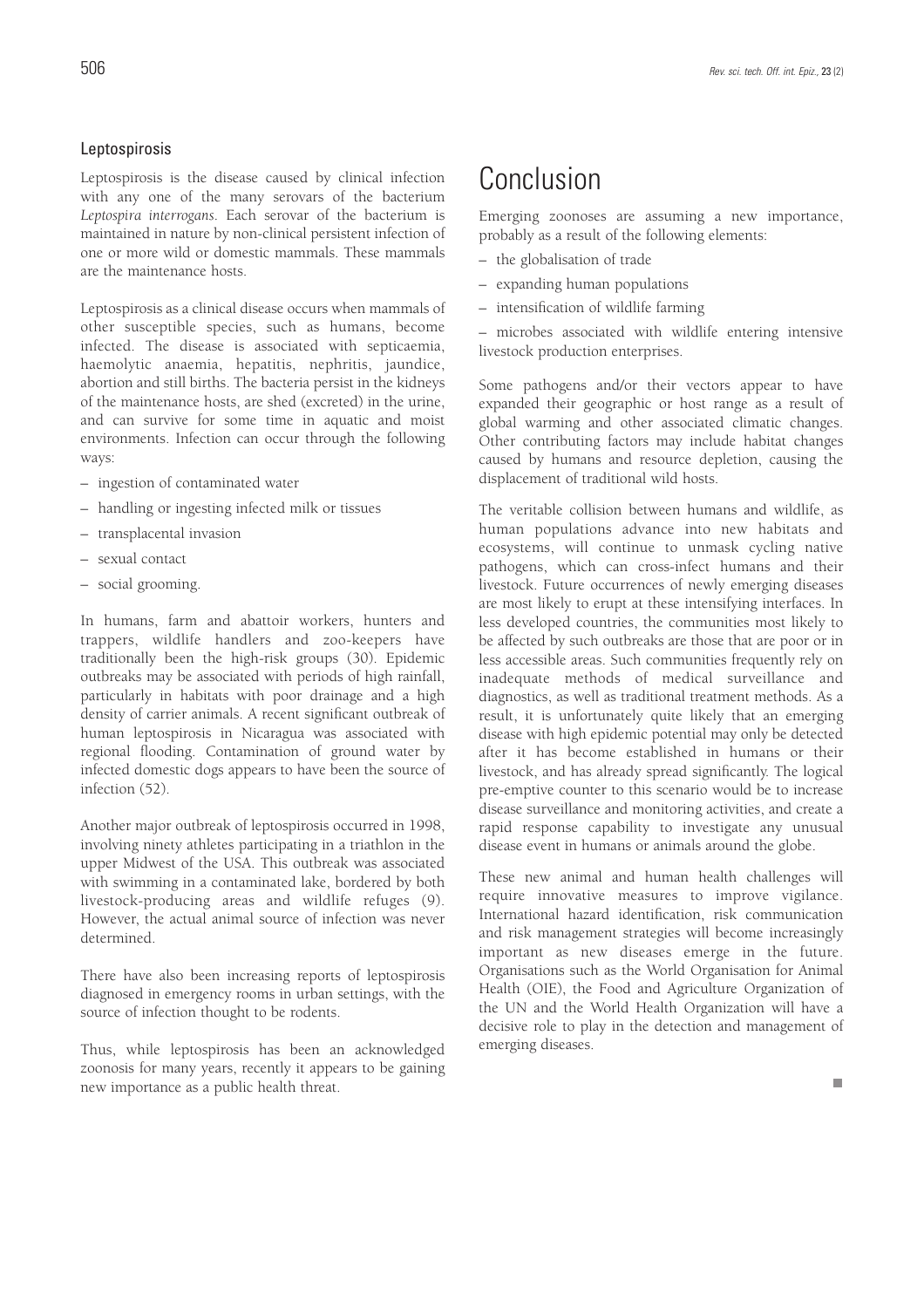## **Le rôle de la faune sauvage dans les zoonoses émergentes ou réémergentes**

### R.G. Bengis, F.A. Leighton, J.R. Fischer, M. Artois, T. Mörner & C.M. Tate

#### **Résumé**

La taille des populations mondiales et la diversité de la faune sauvage sont immenses. Chaque paysage et chaque habitat présentent un kaléidoscope de niches qui font vivre une innombrable variété d'espèces vertébrées et invertébrées, et chaque espèce ou taxon entretient une diversité encore plus impressionnante de macro-et micro-parasites. Les agents pathogènes infectieux qui proviennent d'animaux sauvages ont pris ces dernières décennies une importance croissante dans le monde entier, à cause de leurs effets notables sur la santé humaine, la production agricole, les économies fondées sur la faune sauvage et la conservation des espèces sauvages.

L'émergence de ces agents pathogènes en tant que problèmes importants de santé est due à une série de facteurs, dont la plupart sont liés à l'augmentation brusque et exponentielle de l'activité humaine dans le monde. Au nombre de ces facteurs figurent l'explosion de la population humaine, la fréquence et la vitesse accrues des voyages locaux et internationaux, l'augmentation des mouvements d'animaux et de produits d'origine animale provoqués par l'homme, le changement des pratiques agricoles qui facilite le transfert d'agents pathogènes entre animaux sauvages et domestiques, enfin une série de modifications de l'environnement qui transforment la répartition des hôtes et vecteurs sauvages, facilitant ainsi la transmission des agents infectieux.

On constate dans ces maladies zoonotiques émergentes deux modes différents de transmission des agents pathogènes entre les animaux et les humains. Selon le premier, la transmission effective de l'agent pathogène aux humains est rare, mais quand elle se produit, la transmission interhumaine entretient l'infection pendant une certaine période ou de façon permanente. On peut donner comme exemples d'agents pathogènes fonctionnant selon ce mode de transmission le virus responsable du syndrome d'immunodéficience acquise, celui de l'influenza A, le virus Ebola et celui du syndrome respiratoire aigu sévère.

Dans le second mode, la transmission animal-homme directe ou par l'intermédiaire d'un vecteur constitue la source habituelle des infections humaines. Les populations d'animaux sauvages sont les principaux réservoirs de l'agent pathogène et la transmission interhumaine de la maladie est rare. On peut donner comme exemples d'agents pathogènes fonctionnant selon ce second mode de transmission le virus de la rage et les autres lyssavirus, le virus Nipah, le virus West Nile, l'hantavirus et les agents de la maladie de Lyme, ceux de la peste, de la tularémie, de la leptospirose et de l'ehrlichiose. Ces maladies zoonotiques dues à des sources animales sauvages ont toutes tendance à augmenter rapidement.

Dans cet article, les auteurs examinent les facteurs qui provoquent l'émergence ou la ré-émergence de ces zoonoses et mettent l'accent sur certaines d'entre elles pour offrir un point de vue synthétique sur leur portée, leur variété et leurs origines. La plupart de ces maladies sont traitées de façon plus détaillée dans les articles qui leur sont consacrés dans ce même numéro de la Revue.

#### **Mots-clés**

Maladie émergente – Maladie réémergente – Barrière des espèces – Faune sauvage – Zoonose.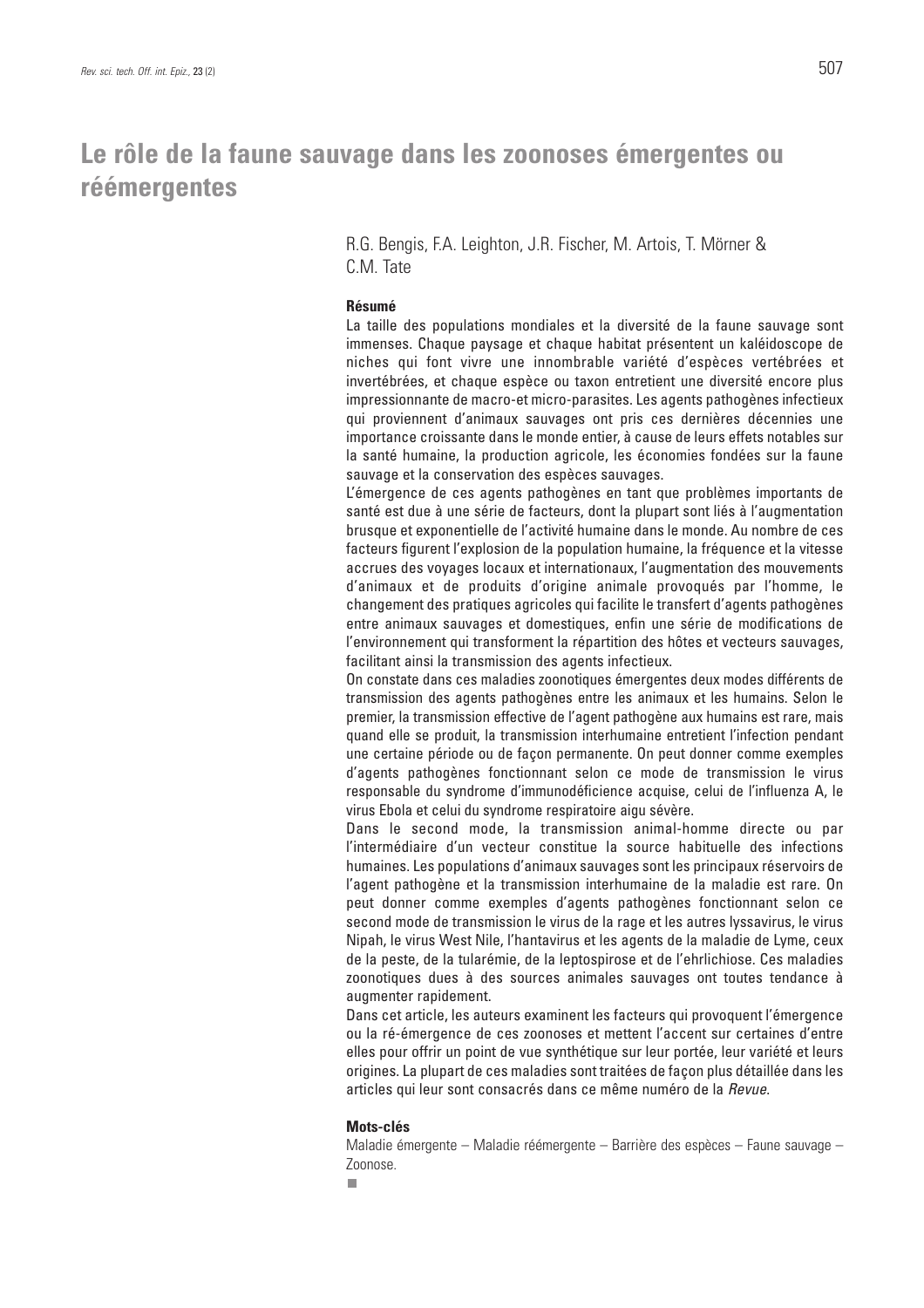## **El papel de la fauna salvaje en relación con las zoonosis emergentes y reemergentes**

#### R.G. Bengis, F.A. Leighton, J.R. Fischer, M. Artois, T. Mörner & C.M. Tate

#### **Resumen**

Las poblaciones de animales salvajes que habitan el planeta son extraordinariamente numerosas y diversas. Cada paisaje y hábitat contiene un caleidoscopio de nichos que albergan una miríada de especies de vertebrados e invertebrados, y cada especie o taxón da cobijo a un conjunto aún más impresionante de macro y microparásitos. De unos decenios a esta parte, los patógenos animales procedentes de la fauna salvaje han cobrado una importancia creciente en todo el mundo por los notorios efectos que tienen sobre la salud humana, la producción agrícola, las economías dependientes de la fauna salvaje y la protección de ésta.

La aparición de esos patógenos como problema importante de salud pública guarda relación con una serie de factores causales, ligados en su mayoría al aumento súbito y exponencial de la actividad humana. Entre dichos factores se encuentran el pujante crecimiento demográfico, la mayor frecuencia y rapidez de los viajes locales e internacionales, la intensificación del movimiento de animales y productos de origen animal por obra del hombre, la evolución de las prácticas agrícolas hacia sistemas que favorecen la transferencia de patógenos entre animales domésticos y salvajes y una serie de cambios ambientales que alteran la distribución de huéspedes y vectores salvajes y facilitan así la transmisión de los agentes infecciosos.

Se distinguen con claridad dos modelos según los cuales los agentes patógenos de esas enfermedades zoonóticas emergentes pueden transmitirse de la fauna salvaje al hombre. En uno de ellos, el salto del patógeno al ser humano es en realidad muy poco frecuente, pero a partir del momento en que se produce el contagio entre seres humanos perpetúa la infección, ya sea durante un tiempo o de manera permanente. Como ejemplos de patógenos que siguen este modelo de transmisión cabe citar el virus del síndrome de inmunodeficiencia adquirida humana, el de la influenza A, el Ebola o el agente del síndrome respiratorio agudo severo.

En el segundo modelo, la vía habitual de contagio humano es la transmisión del animal al hombre, ya sea directa o mediada por un vector. Las poblaciones de animales salvajes constituyen el principal reservorio del patógeno, y rara vez se da la transmisión entre personas. Entre los ejemplos de patógenos que actúan de este modo figuran el de la rabia y otros lyssavirus, el virus Nipah, el virus West Nile, el hantavirus o los agentes de la enfermedad de Lyme, la peste, la tularemia, la leptospirosis y la erliquiosis. Todas estas enfermedades zoonóticas que provienen de la fauna salvaje muestran una acusada tendencia a aumentar. Los autores examinan los factores causales asociados a la aparición o reaparición de estas zoonosis, y describen algunas de ellas para ofrecer una visión de conjunto de su alcance, variedad y orígenes. En otros artículos de este número de la Revista, sin embargo, se examinan con más detenimiento la mayoría de esas enfermedades.

#### **Palabras clave**

Barrera interespecífica – Enfermedad emergente – Enfermedad reemergente – Fauna salvaje – Zoonosis.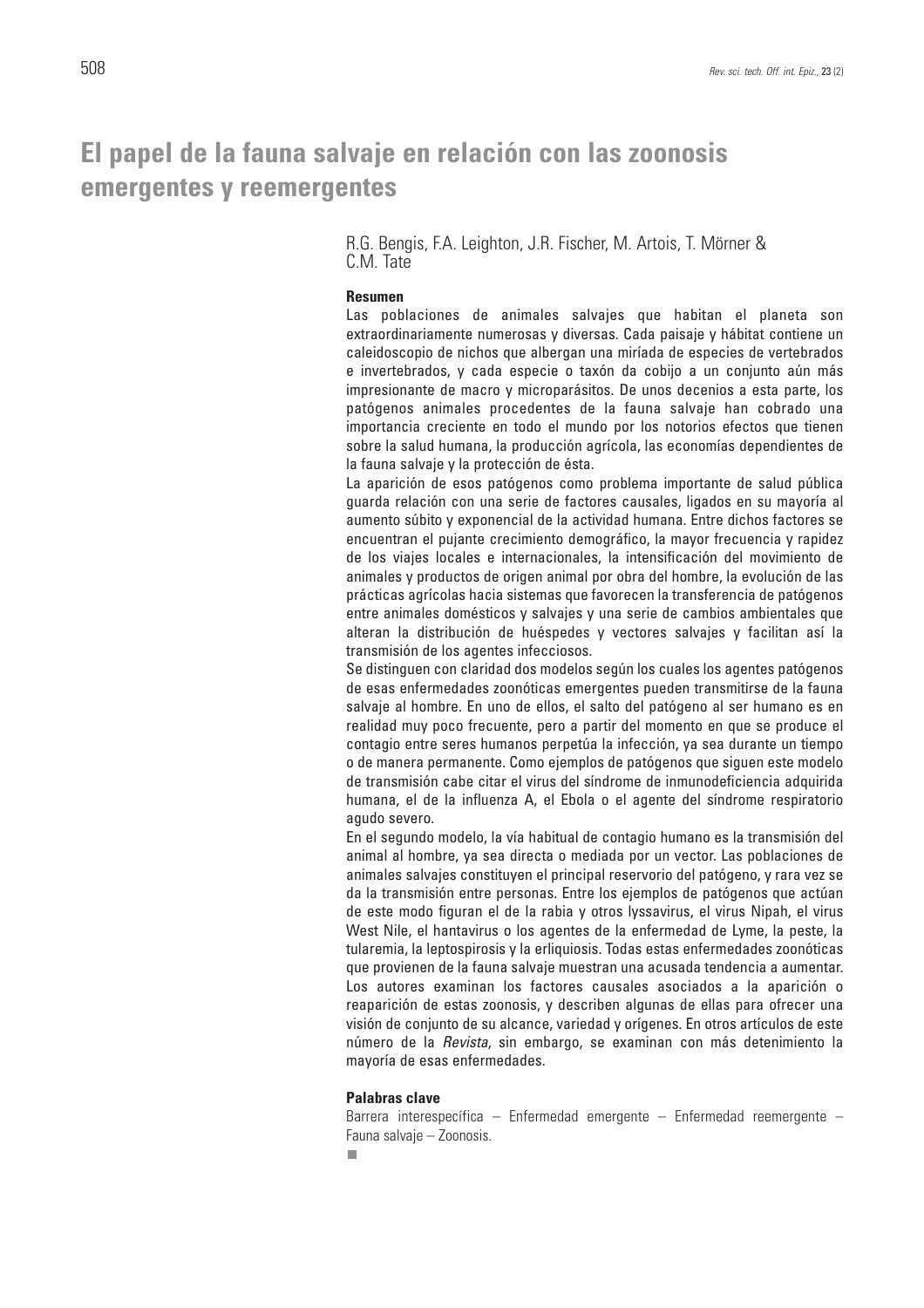## **References**

- 1. Alexander D.J. & Brown I.H. (2000). Recent zoonoses caused by influenza A viruses. *In* An update on zoonoses (P.-P. Pastoret, ed.). *Rev. sci. tech. Off. int. Epiz.*, **19** (1), 197-225.
- 2. Allan B.F., Keesing F. & Ostfeld R.S. (2003). Effect of forest fragmentation on Lyme disease risk. *Conserv. Biol.,* **17** (1), 267-272.
- 3. Anderson B.E., Dawson J.E., Jones D.C. & Wilson K.H. (1991). – *Ehrlichia chaffeensis*, a new species associated with human ehrlichiosis. *J. clin. Microbiol.*, **29** (12), 2838-2842.
- 4. Barnett T. & Whiteside A. (2002). AIDS in the twenty-first century: disease and globalization. Palgrave MacMillan, New York, 432 pp.
- 5. Bengis R.G. (1999). Tuberculosis in free-ranging mammals. *In* Zoo and wild animal medicine: current therapy, Vol. 4, Chap. 16 (M.E. Fowler & R.E. Miller, eds). W.B. Saunders and Company, Philadelphia, 101-114.
- 6. Brown R.N. & Burgess E.C. (2001). Lyme borreliosis. *In* Infectious diseases of wild mammals, 3rd Ed. (E.S. Williams & I.K. Barker, eds). Iowa State University Press, Ames, Iowa, 435-454.
- 7. Buller R.S., Arens M., Hmiel S.P., Paddock C.D., Sumner J.W., Rikhisa Y., Unver A., Gaudreault-Keener M., Manian F.A., Liddell A.M., Schmulewitz N. & Storch G.A. (1999). – *Ehrlichia ewingii*, a newly recognized agent of human ehrlichiosis. *N. Engl. J. Med.*, **341** (3), 148-155.
- 8. Castrucci M.R., Donatelli I., Sidoli L., Barigazzi G., Kawaoka Y. & Webster R.G. (1993). – Genetic reassortment between avian and human influenza A viruses in Italian pigs. *Virology*, **193**, 503-506.
- 9. Centers for Disease Control and Prevention (1998). Update: leptospirosis and unexplained acute febrile illness among athletes participating in triathlons – Illinois and Wisconsin, 1998. *JAMA*, **280** (17), 1474-1475.
- 10. Centers for Disease Control and Prevention (1999). Update: West Nile virus encephalitis – New York, 1999. *MMWR*, **48** (41), 944-955.
- 11. Centers for Disease Control and Prevention (2003). Update: Monkeypox – 2003. *MMWR*, **52** (27), 642-646.
- 12. Chanteau S., Ratsifasoamanana L., Rasoamanana B., Rahalison L., Randriambelosoa J., Roux J. & Rabeson D. (1998). – Plague, a reemerging disease in Madagascar. *Emerg. infect. Dis.*, **4** (1), 101-104.
- 13. Chen S.M., Dumler J.S., Bakken J.S. & Walker D.H. (1994). – Identification of a granulocytotropic *Ehrlichia* species as the etiologic agent of human disease. *J. clin. Microbiol.*, **32** (3), 589-595.
- 14. Chua K.B. (2003). Nipah virus outbreak in Malaysia. *J. clin. Virol.*, **26** (3), 265-275.
- 15. Clifton-Hadley R.S., Sauter-Louis C.M., Lugton I.W., Jackson R., Durr P.A. & Wilesmith J.W. (2001). – Mycobacterial diseases: *Mycobacterium bovis* infections. *In* Infectious diseases of wild mammals, 3rd Ed. (E.S. Williams & I.K. Barker, eds). Iowa State University Press, Ames, Iowa, 340-371.
- 16. Davidson W.R. & Goff W.L. (2001). Order rickettsiales. *In* Infectious diseases of wild mammals, 3rd Ed. (E.S. Williams & I.K. Barker, eds). Iowa State University Press, Ames, Iowa, 455-470.
- 17. Eidson M., Thilsted J.P. & Rollag O.J. (1991). Clinical, clinicopathologic, and pathologic features of plague in cats: 119 cases (1977-1988). *JAVMA*, **199** (9), 1191-1197.
- 18. Escutenaire S. & Pastoret P.-P. (2000). Hantavirus infections. *In* An update on zoonoses (P.-P. Pastoret, ed.). *Rev. sci. tech. Off. int. Epiz.*, **19** (1), 64-78.
- 19. Food and Agriculture Organization (FAO) (2004). Report of the avian influenza technical task force. FAO, Rome, Bangkok, 9 pp.
- 20. Gallagher J., Macadam I., Sayer J. & van Lavieren L.P. (1972). – Pulmonary tuberculosis in free-living lechwe antelope in Zambia. *Trop. anim. Hlth Prod.*, **4** (4), 204-213.
- 21. Gasper P.W. & Watson R.P. (2001). Plague and yersiniosis. *In* Infectious diseases of wild mammals (E.S. Williams & I.K. Barker, eds). Iowa State University Press, Ames, Iowa, 313-329.
- 22. Gern L. & Falco R.C. (2000). Lyme disease. *In* An update on zoonoses (P.-P. Pastoret, ed.). *Rev. sci. tech. Off. int. Epiz.*, **19** (1), 121-135.
- 23. Grmek M.D. (1993). History of AIDS: emergence and origin of a modern pandemic. Princeton University Press, Princeton, New Jersey, 290 pp.
- 24. Hahn B.H., Shaw G.M., De Cock K.M. & Sharp P.M. (2000). – AIDS as a zoonosis: scientific and public health implications. *Science*, **287** (5453), 607-614.
- 25. Horimoto T. & Kawaoka Y. (2001). Pandemic threat posed by avian influenza A viruses. *Clin. Microbiol. Rev*., **14** (1), 129- 149.
- 26. Hutin Y.J., Williams R.J., Malfait P., Peabody R., Loparev V.N., Ropp S.L., Rodriguez M., Knight J.C., Tshioko F.K., Kahn A.S., Szczeniowski M.V. & Esposito J.J. (2001). – Outbreak of human monkeypox, Democratic Republic of Congo, 1996-1997. *Emerg. infect. Dis.*, **7** (3), 434-438.
- 27. Jezek Z., Grab B., Szczeniowski M.V., Paluku K.M. & Mutombo M. (1988). – Human monkeypox: secondary attack rates. *Bull. WHO*, **66** (4), 465-470.
- 28. Khan A.S., Sanchez A. & Pflieger A.K. (1998). Filoviral haemorrhagic fevers. *Br. med. Bull.*, **54** (3), 675-692.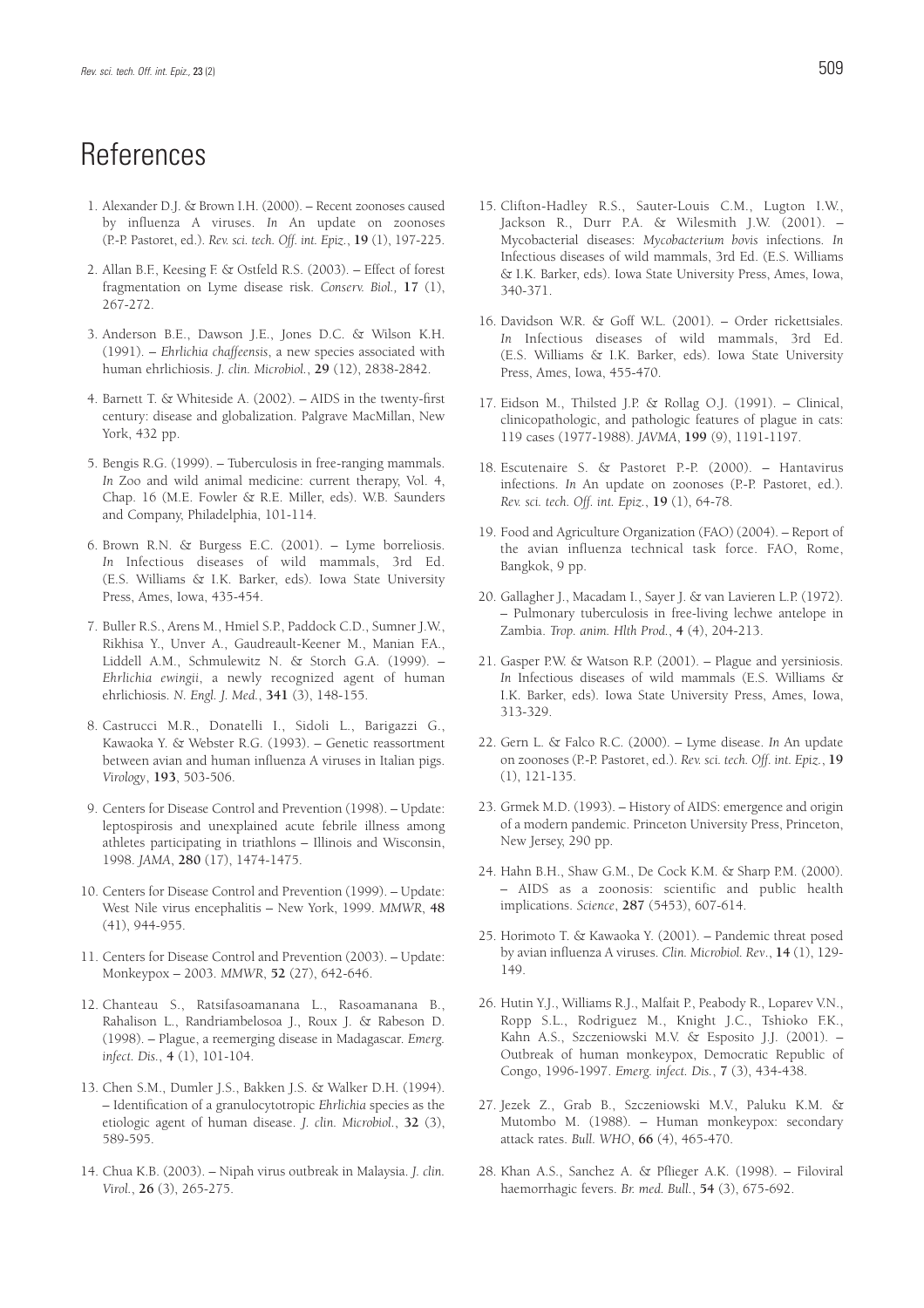- 29. King A.A., Meredith C.D. & Thomson G.R. (1994). The biology of southern African lyssavirus variants. *In* Lyssaviruses (C.E. Rupprecht, B. Dietzschold & H. Koprowski, eds). Springer-Verlag, Berlin, 267-295.
- 30. Leighton F.A. & Kuiken T. (2001). Leptospirosis. *In* Infectious diseases of wild mammals, 3rd Ed. (E.S. Williams & I.K. Barker, eds). Iowa State University Press, Ames, Iowa, 498-502.
- 31. Leroy E.M., Rouquet P.K., Formenty P., Souquiere S., Kilbourne A., Froment J.-M., Bermejo M., Smit S., Karesh W., Swanepoel R., Zaki S.R. & Rollin P.E. (2004). – Multiple Ebola virus transmission events and rapid decline of central African wildlife. *Science*, **303** (5658), 387-390.
- 32. Linthicum K.J., Davies F.G., Kairo A. & Baily C.L. (1985). Rift Valley fever virus (family *Bunyaviridae*, genus *Phlebovirus*). Isolations from Diptera collected during an inter-epizootic period in Kenya. *J. Hyg. (Camb.)*, **95** (1), 197-209.
- 33. McColl K.A., Tordo N. & Setién A.A. (2000). Bat lyssavirus infections. *In* An update on zoonoses (P.-P. Pastoret, ed.). *Rev. sci. tech. Off. int. Epiz.*, **19** (1), 177-196.
- 34. Mahy B.W.J. & Murphy F.A. (1998). Emergence and reemergence of viral infections. *In* Topley and Wilson's microbiology and microbial infections, Vol. 1, 9th Ed. (B.W.J. Mahy & L. Collier, eds). Edward Arnold, London, 1011-1025.
- 35. Meslin F.-X., Kaplan M.M. & Koprowski H. (1996). Laboratory techniques in rabies, 4th Ed. World Health Organization, Geneva, 476 pp.
- 36. Mohd Nor M.N., Gan C.H. & Ong B.L. (2000). Nipah virus infection of pigs in peninsular Malaysia. *In* An update on zoonoses (P.-P. Pastoret, ed.). *Rev. sci. tech. Off. int. Epiz.*, **19** (1), 160-165.
- 37. Monath T.P. (1999). Ecology of Marburg and Ebola viruses: speculations and directions for future research. *J. infect. Dis.*, **179** (Suppl. 1), S127-138.
- 38. Mörner T. & Addison E. (2001). Tularemia. *In* Infectious diseases of wild mammals, 3rd Ed. (E.S. Williams & I.K. Barker, eds). Iowa State University Press, Ames, Iowa, 303-312.
- 39. Murray K., Selleck P., Hooper P., Hyatt A., Gould A., Gleeson L., Westbury H., Hiley L., Selvey L., Rodwell B. & Ketterer P.J. (1995). – A morbillivirus that caused fatal disease in horses and humans. *Science*, **268** (5207), 94-97.
- 40. OIE (World Organisation for Animal Health) (2002). Highly pathogenic avian influenza. Chap. 2.1.14. *In* International Animal Health Code: mammals, birds and bees, 11th Ed. OIE, Paris, 158.
- 41. OIE (World Organisation for Animal Health) (2004). Report of the meeting of the OIE Working Group on wildlife diseases, 9-11 February, Paris. OIE, Paris, 5.
- 42. OIE (World Organisation for Animal Health) (2004). Report of the meeting of the OIE Working Group on wildlife diseases, 9-11 February, Paris. OIE, Paris, 8.
- 43. Pattyn S.R. (2000). Monkeypoxvirus infections. *In* An update on zoonoses (P.-P. Pastoret, ed.). *Rev. sci. tech. Off. int. Epiz.*, **19** (1), 92-97.
- 44. Philbey A.W., Kirkland P.D., Ross A.D., Davis R.J., Gleeson A.B., Love R.J., Daniels P.W., Gould A.R. & Hyatt A.D. (1998). – An apparently new virus (family *Paramyxoviridae*) infectious for pigs, humans, and fruit bats. *Emerg. infect. Dis.*, **4** (2), 269-271.
- 45. Rupprecht C.E., Stöhr K. & Meredith C. (2001). Rabies. *In* Infectious diseases of wild mammals, 3rd Ed. (E.S. Williams & I.K. Barker, eds). Iowa State University Press, Ames, Iowa, 1-36.
- 46. Sall A.A., Zanotto P.M., Vialat P., Sene O.K. & Bouloy M. (1998). – Origin of 1997-1998 Rift Valley fever outbreak in East Africa. *Lancet*, **352** (9140), 1596-1597.
- 47. Smithburn K.C., Hughes T.P., Burke A.W. & Paul J.H. (1940). – A neurotropic virus isolated from the blood of a native of Uganda. *Am. J. trop. Med. Hyg.*, **20** (4), 471-492.
- 48. Swanepoel R. (1994). Rabies. *In* Infectious diseases of livestock, with special reference to Southern Africa (J.A.W. Coetzer, G.R. Thomson & R.C. Tustin, eds). Oxford University Press, Cape Town, Oxford and New York, 493-552.
- 49. Taylor R.M., Work T.H., Hurlbut H.S. & Rizk F. (1956). A study of the ecology of West Nile virus in Egypt. *Am. J. trop. Med. Hyg.*, **5** (4), 579-620.
- 50. Thorne E.T. (2001). Brucellosis. *In* Infectious diseases of wild mammals, 3rd Ed. (E.S. Williams & I.K. Barker, eds). Iowa State University Press, Ames, Iowa, 372-395.
- 51. Tordo N., Badrane H., Bourhy H. & Sacramento D. (1993). Molecular epidemiology of Lyssaviruses: focus on the glycoprotein and pseudogenes. *Onderstepoort J. vet. Res.*, **60** (4), 315-323.
- 52. Trevejo R.T., Rigau-Perez J.G., Ashford D.A., McClure E.M., Jarquin-Gonzalez C., Amador J.J., de los Reyes J.O., Gonzalez A., Zaki S.R., Shieh W.-J., McLean R.G., Nasci R.S., Weyant R.S., Bolin C.A., Bragg S.L., Perkins B.A. & Spiegel R.A. (1998). – Epidemic leptospirosis associated with pulmonary hemorrhage – Nicaragua, 1995. *J. infect. Dis.*, **178** (5), 1457-1463.
- 53. United Nations & World Health Organization (2004). AIDS epidemic update 2003. Joint United Nations Program on HIV-AIDS (UNAIDS), Geneva, 48 pp. Website: http://www.unaid.org (accessed on 12 March 2004).
- 54. Westbury H.A. (2000). Hendra virus disease in horses. *In* An update on zoonoses (P.-P. Pastoret, ed.). *Rev. sci. tech. Off. int. Epiz.*, **19** (1), 151-159.
- 55. Williams E.S., Yuill T., Artois M., Fischer J. & Haigh S.A. (2002). – Emerging infectious diseases in wildlife. *In* Infectious diseases of wildlife: detection, diagnosis and management (R.G. Bengis, ed.). *Rev. sci. tech. Off. int. Epiz.*, **21** (1), 139-157.
- 56. Woolhouse M.E. (2002). Population biology of emerging and re-emerging pathogens. *Trends Microbiol.*, **10** (10 Suppl.), S3-7.